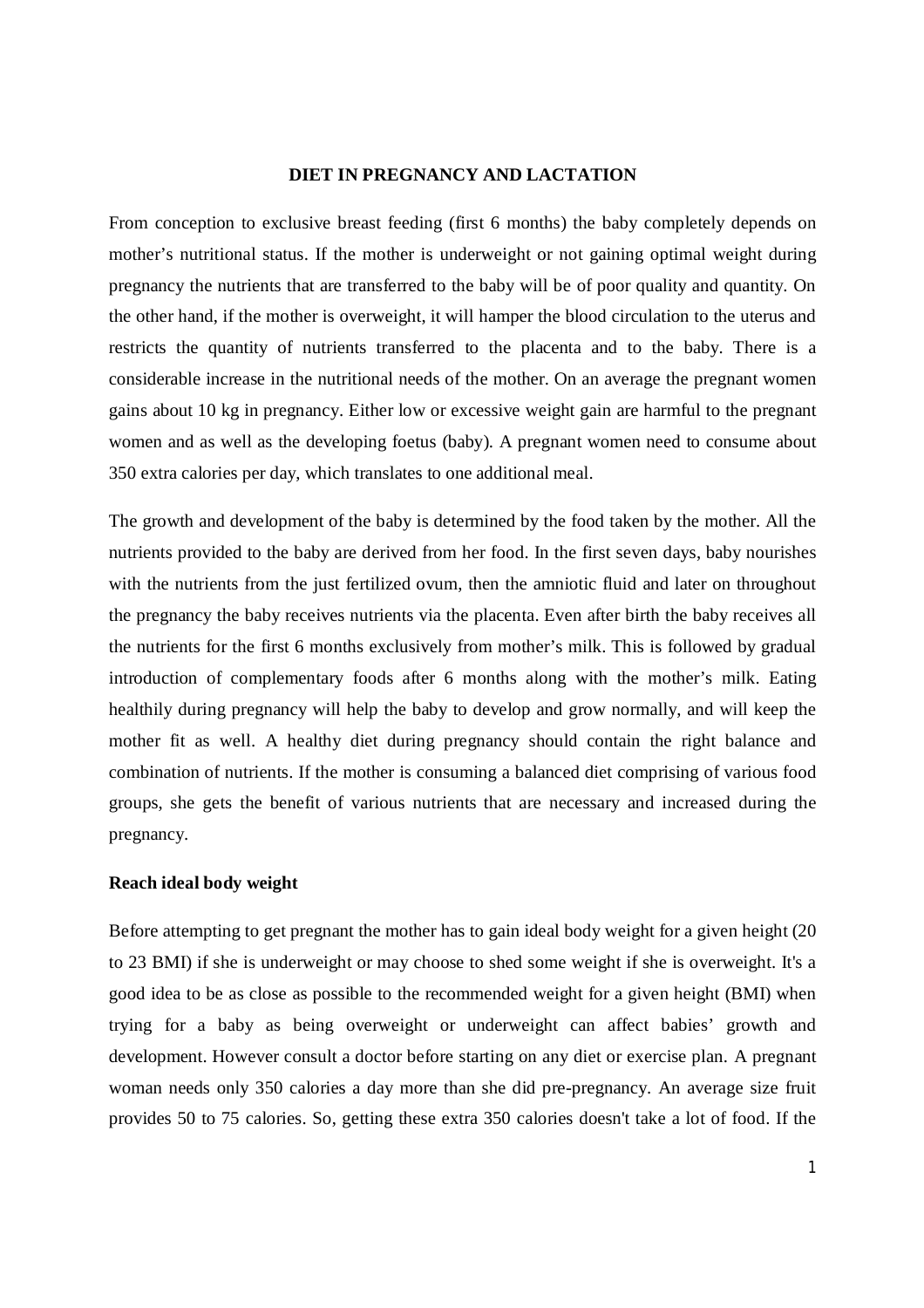mother's weight is between 20 to 23 BMI before pregnancy, during pregnancy what she eats may be more important than how much she eats.

| Food           | Food stuff  | vegetarian     | Total    | Total          | $non-$     | total             | total    |
|----------------|-------------|----------------|----------|----------------|------------|-------------------|----------|
| group          |             |                | energy   | protein        | vegetarian | calories          | protein  |
|                |             |                | calories | mg/dl          |            | $(k \text{ cal})$ | (mg/dl)  |
| $\overline{I}$ | Rice,       | 300 grams      | 1035     | 20.4           | 300        | 1035              | 20.4     |
|                | Wheat and   | $\text{(raw)}$ |          |                |            |                   |          |
|                | millets     |                |          |                |            |                   |          |
|                | Oils ,ghee  | 30 grams       | 279      | $\overline{0}$ | 30         | 279               | $\theta$ |
|                | and butter  |                |          |                |            |                   |          |
|                | Jaggery and | 20 grams       | 7.96     | 0.02           | 20         | 7.96              | 0.02     |
|                | sugar       |                |          |                |            |                   |          |
|                |             |                |          |                |            |                   |          |
| $\mathbf{I}$   | Milk and    | 500 grams      | 290      | 29.5           | 500        | 290               | 29.5     |
|                | curd, etc   |                |          |                |            |                   |          |
|                | Pulses,     | 60 grams       | 208.8    | 14.7           | 40         | 139.2             | 9.8      |
|                | Dried beans | $\text{(raw)}$ |          |                |            |                   |          |
|                | Fish, Egg   | nil            | nil      | nil            | 20         | 23.6              | 4.8      |
|                | and meat    |                |          |                |            |                   |          |
|                |             |                |          |                |            |                   |          |
| $\rm III$      | Fruits      | 200 grams      | 169.5    | 1.65           | 200        | 169.5             | 1.65     |
|                | vegetables  | 350 grams      | 121      | 3              | 350        | 121               | 3        |
|                | Green leafy | 150 grams      | 48       | 3.65           | 150        | 48                | 3.65     |
|                | vegetables  |                |          |                |            |                   |          |
|                | Other       | 120 grams      | 22.2     | 1.08           | 120        | 22.2              | 1.08     |
|                | vegetables  |                |          |                |            |                   |          |
|                | Roots and   | 100 grams      | 32       | 0.6            | 100        | 32                | 0.6      |
|                | tubers      |                |          |                |            |                   |          |
| Total          |             | 2213.46        | 74.6     | Total          | 2167.46    | 74.5              |          |

**RECOMMENDED DIET FOR A PREGNANT WOMEN**

**Source: -** *Source dietary guidelines for Indians – a manual, NIN, Hyderabad. The diet given is a Vegetarian diet for pregnant women (weighing 50kg) doing sedentary work,* 

**Note:** 

- *1. Seasonal fruits may be included depending on availability and cost.*
- *2. Nuts such as cashew nuts, walnuts or almonds can help the mother meet her extra requirements for important nutrients such as folate, iron, calcium and MUFA and PUFA such as omega-3 fats and also supply a wide variety of vitamins and minerals. They are rich in fibre as well. They are a great source of protein for vegetarians. Nuts are nutrient dense and therefore must be consumed in moderation. A portion of energy from oils or*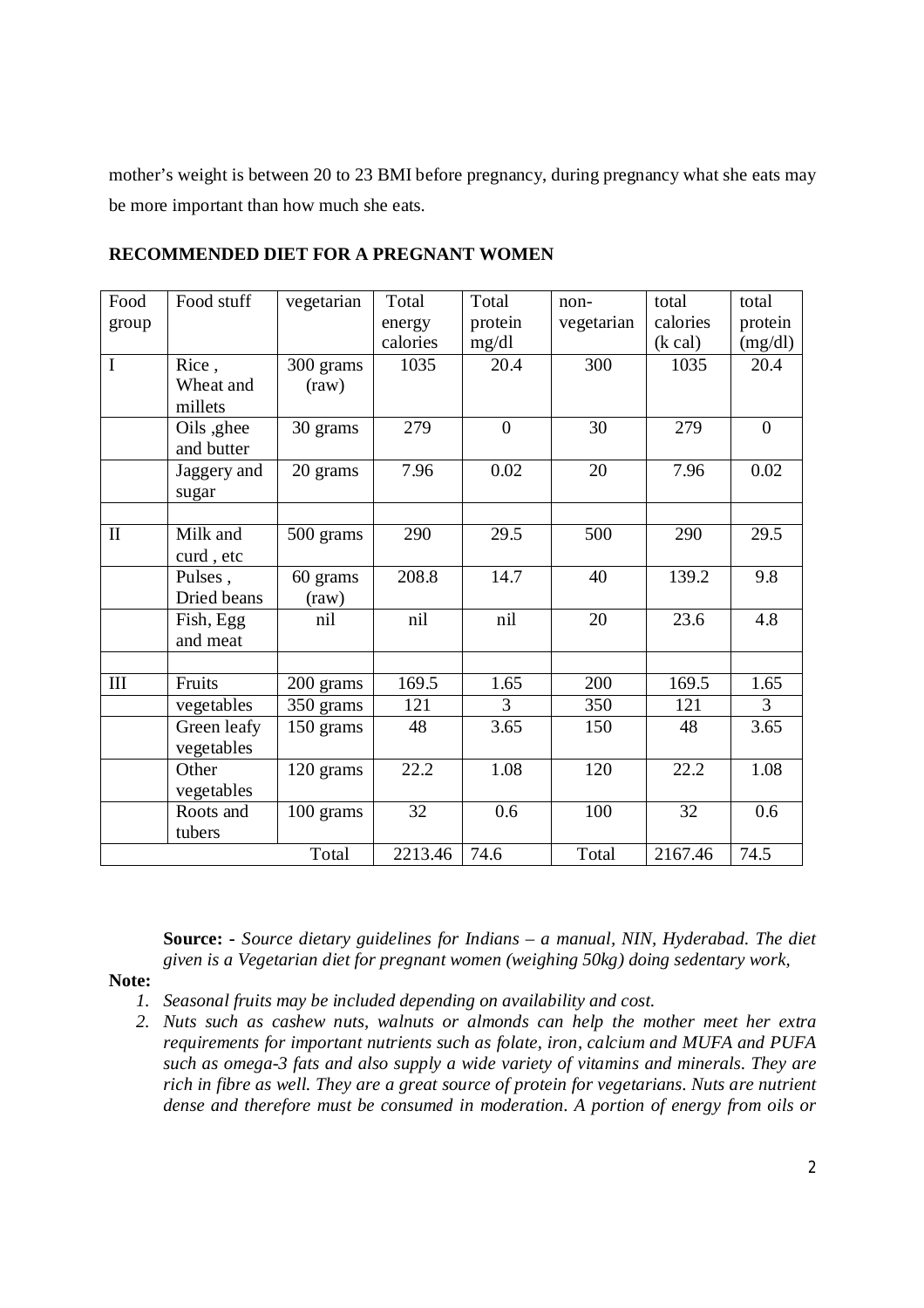*cereals can be replaced with nuts. The table below shows the average meal plan for pregnant women doing sedentary work*

| <b>Food group</b>           | <b>Quantity/serving Servings/day</b>      |                | <b>Total intake per day</b> |
|-----------------------------|-------------------------------------------|----------------|-----------------------------|
| Cereals & Grains            | 100 g                                     | $\overline{3}$ | $300$ g raw                 |
| Pulses                      | $\frac{30 \text{ g}}{2}$                  | $\overline{2}$ | $60g$ raw                   |
| Milk and milk products      | 250 ml                                    | $\overline{2}$ | 500 ml                      |
| Green leafy vegetables,     |                                           |                |                             |
| other vegetables, roots and | $\frac{100 \text{ to } 150 \text{ g}}{2}$ | $\overline{4}$ | $\frac{400 \text{ g}}{ }$   |
| tubers                      |                                           |                |                             |
| Fruits                      | $\frac{100 \text{ g}}{2}$                 | $\overline{2}$ | 200 g                       |
| oils                        | $30 \text{ ml}$                           |                | $30 \text{ ml}$             |

# **Building a meal plan for pregnant woman (weighing 50kg) doing sedentary work**

*For Non-Vegetarian, pulses 30 grams and egg/meat/chicken/fish 30grams are suggested*

- 1. Low intake and poor consumption of milk, pulses, legumes and fruits and vegetables during pregnancy lead to
- $\triangleright$  Low birth weight
- $\triangleright$  Small babies
- $\triangleright$  Stunted growth
- $\triangleright$  Micronutrients deficiency which causes impaired immune response and complication, such as more frequent infection and allergic response in the new born
- 2. But eating too much makes the mother prone to obesity, diabetes, high blood pressure and may give her a very large baby.

# **Food myths:**

Eating papaya causes abortion: The truth is that raw papaya is suspected to contain chymopapaine which is supposed to induce abortion or early labor. But ripe papaya is considered to be safe. Moreover ripe papaya is a good source of vitamin A.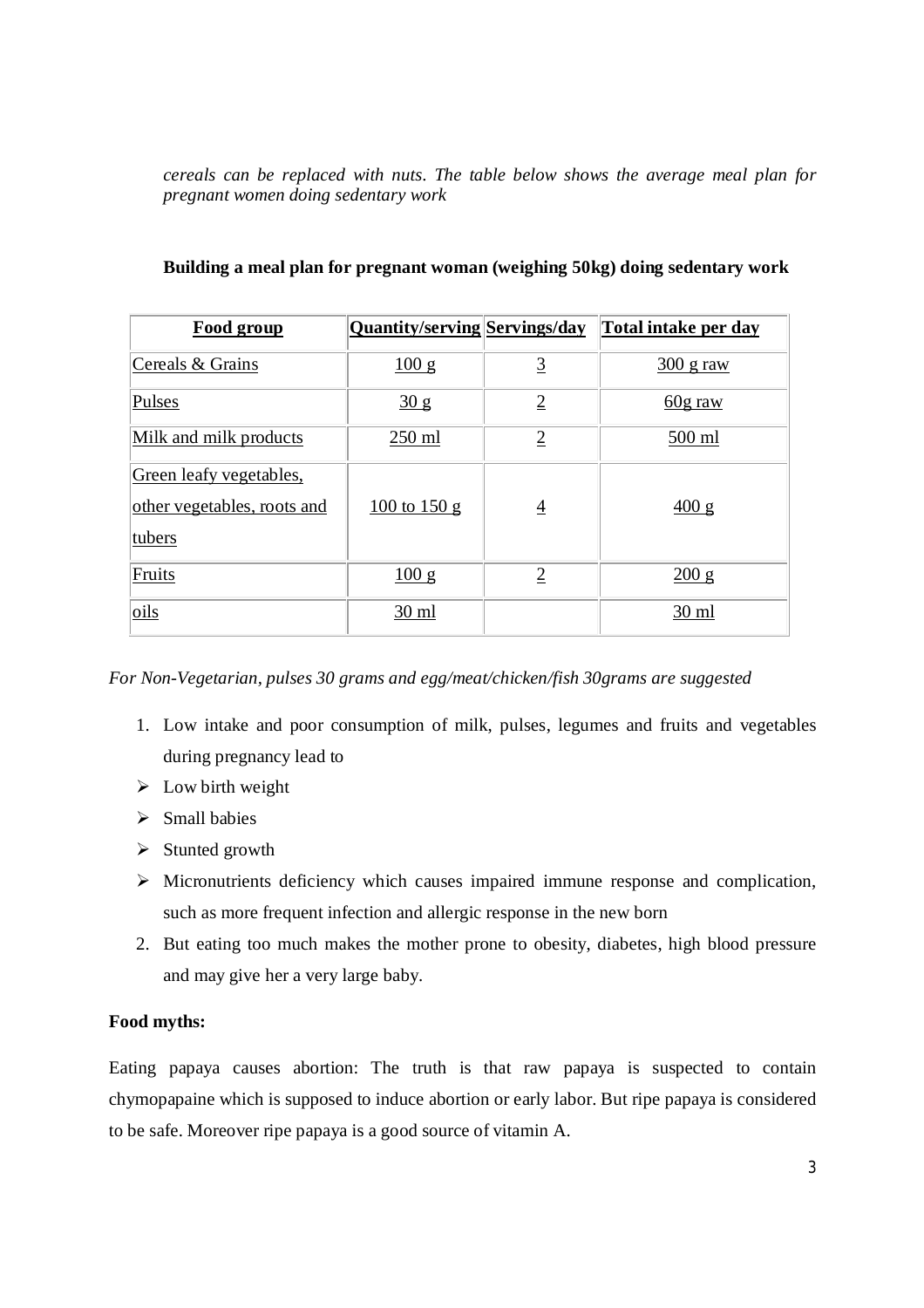Eating hot and spicy foods can cause abortion: If eaten in moderation, it causes no harm to the baby. However, one should avoid very spicy food during pregnancy as many have the symptom of heartburn and very spicy food may increase it.

#### **Why additional diet is required during pregnancy and lactation?**

Pregnancy is a demanding physiological state. In India, it is observed that diets of women from the low socioeconomic groups are essentially similar during pre-pregnant, pregnant and lactating periods. Consequently, there is widespread maternal malnutrition leading to high prevalence of low birth weight infants and very high maternal mortality. Additional foods are required to improve pregnancy weight gain and birth weight of infants. Pre-pregnant body mass index (BMI), maternal age and rate of pregnancy weight gain must be considered in tailoring the calorie recommendation to the pregnant women.

- A sedentary woman requires 1875 calories per day. Additionally 300 calories are required during pregnancy. That is a total of 2175 calories.
- $\triangleright$  A sedentary woman requires 1 gram protein per kg body weight per day- that is a total of 50 grams if the woman prepregnant weight is 50kg. Additionally, she requires 0.3 grams per kg body weight during pregnancy. That is, a total of 65 grams protein is required per day if the prepregnant weight is 50 kg.
- $\triangleright$  Daily oral iron and folic acid supplementation is recommended as part of the antenatal care to reduce the risk of low birth weight, maternal anaemia and iron deficiency. Iron is needed for haemoglobin synthesis, mental function and body defence. Deficiency of iron leads to anaemia. Plant foods like legumes and dried fruits contain iron.
- $\triangleright$  Folic acid, taken throughout the pregnancy, reduces the risk of congenital malformations and increases the birth weight. Green leafy vegetables, legumes, nuts and liver are good sources of folic acid. 500 mg folic acid supplementation is advised preconceptionally and throughout Pregnancy for women with history of congenital anomalies (neural tube defects, Cleft palate)
- Calcium is essential, both during pregnancy and lactation, for proper formation of bones and teeth of the offspring and for secretion of breast-milk rich in calcium and also to prevent osteoporosis in the mother.
- $\triangleright$  Iodine intake ensures proper mental health of the growing foetus and infant.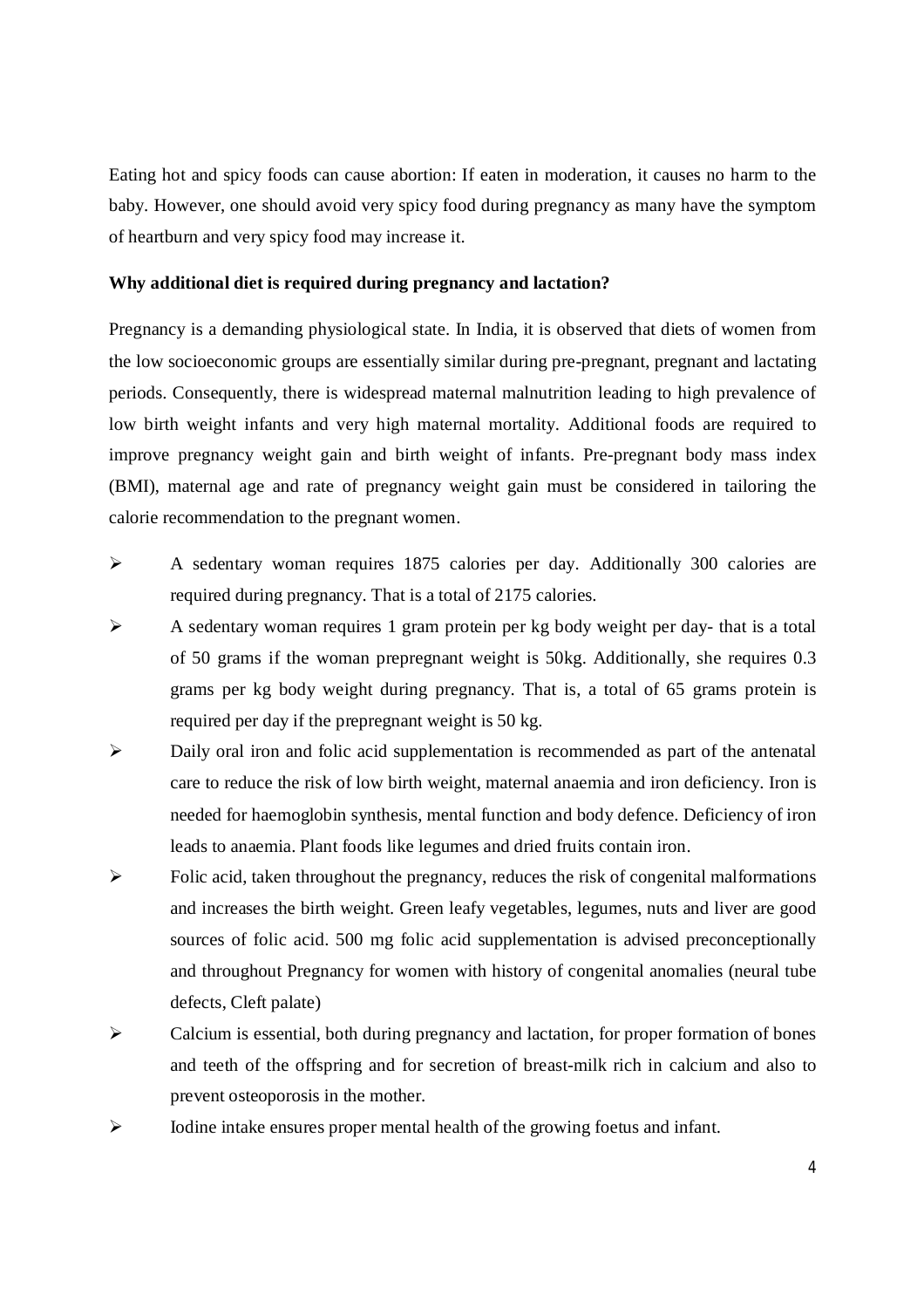#### **What additional care is required?**

Adequate intake of a nutritious diet is reflected in optimal weight gain during pregnancy (10 to 12 kg) by the expectant woman.

She should choose foods rich in fiber (fibre 25 g/1000 kcal) like whole grain cereals, pulses and vegetables, to avoid constipation.

Excess intake of beverages containing caffeine like coffee and tea adversely affect foetal growth and, hence, should be avoided.

In addition to satisfying these dietary requisites, a pregnant woman should undergo periodic health check-up for weight gain, blood pressure, anaemia and receive tetanus toxoid immunization.

She requires enough physical exercise with adequate rest for 2-3 hrs during the day. Pregnant and lactating women should not indiscriminately take any drugs without medical advice as some of them could be harmful to the foetus/baby.

Smoking and tobacco chewing and consumption of alcohol must be avoided. Wrong food beliefs and taboos should be discouraged.

## **Do's for expectant mother:**

- $\triangleright$  Get regular antenatal check-up done
- $\triangleright$  Eat optimum food during pregnancy that include whole grains, sprouted grams and fermented foods.
- $\triangleright$  Take Milk, Meat and Eggs in moderate quantities
- $\triangleright$  Eat recommended vegetables and fruits
- $\triangleright$  Take iron, Folate and calcium supplements regularly after 14-16 weeks of pregnancy and continue the same during lactation

# **Don'ts for expectant mother:**

- $\triangleright$  Avoid superstitions and food taboo
- $\triangleright$  Do not use alcohol and tobacco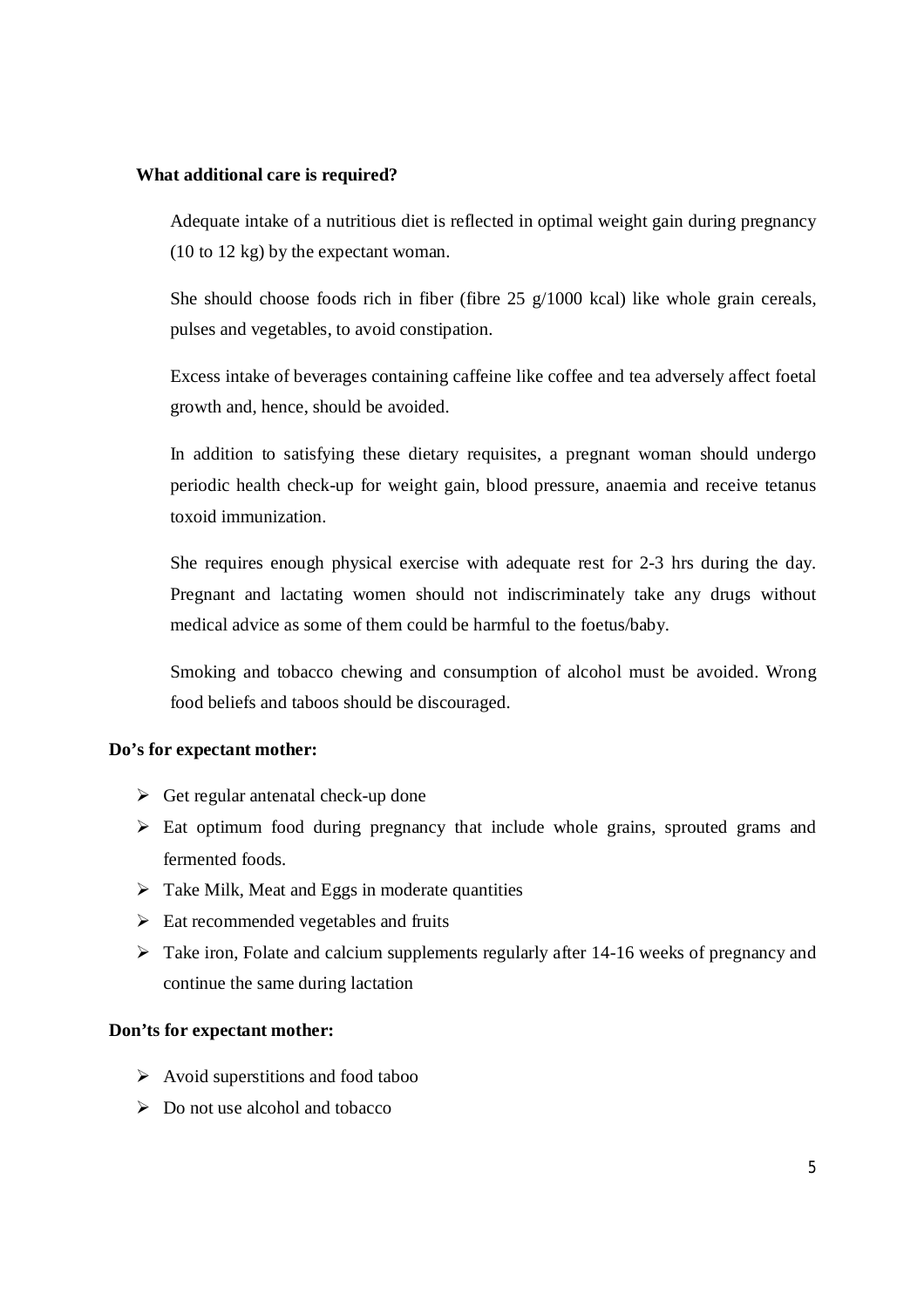- $\triangleright$  Take medicine when prescribed only
- $\triangleright$  Caffeine and alcohol are to be avoided as they cross the placenta and thus affect heart rate and breathing of the baby.

## **Food safety and hygiene:**

Wash fruits and vegetables to remove all traces of soil and pesticides. The peel of the fruits or the outer surface of the vegetables may be contaminated with tiny bugs (bacteria, parasites) that may cause food poisoning. Toxoplasma, a parasite, when present on raw fruits and vegetables can cause toxoplasmosis – which may harm the baby. Also, the peel of the fruits and the outer surface of the vegetables may contain pesticide that is very harmful. Thorough washing or soaking whole vegetables and fruits in salt water for 5 to 10 min, kills most bugs and removes pesticides substantially.

Make sure that raw foods are stored separately from ready-to-eat foods. There is a risk of contamination of ready-to-eat foods when they are stored along with raw vegetables. Use a separate chopping board for raw vegetables and use a separate one for roti (phulka) preparation. If vegetables are to be consumed raw such as salads- care must be taken to clean them thoroughly as mentioned above and should not be stored along with raw meat. Care must be taken to preserve raw meat separately. Meat may contain bacteria such as salmonella, campylobacter or E.coli and also parasites. Meat must be preserved separately and a separate chopping board must be used for meat.

Wash all surfaces and utensils, and hands, after cleaning raw vegetables or meat – this will help to avoid food poisoning with bacteria or bacterial toxins (salmonella, staphylococcus, campylobacter or E.coli) and toxoplasmosis.

# **Diet during lactation**

A balanced diet suitable for a nursing mother shall contain the same kind of food as those recommended during pregnancy, but slightly increased quantities. Twin factors of physical activity and active production of breast milk make additional demands for energy yielding foods, proteins and other nutrients. In general, most women who are breastfeeding need about 500 calories more than a woman who is non-pregnant and non- lactating; that is a total of 2,500 to 2,700 calories per day depending on her physical activity. A mother's capacity to produce milk of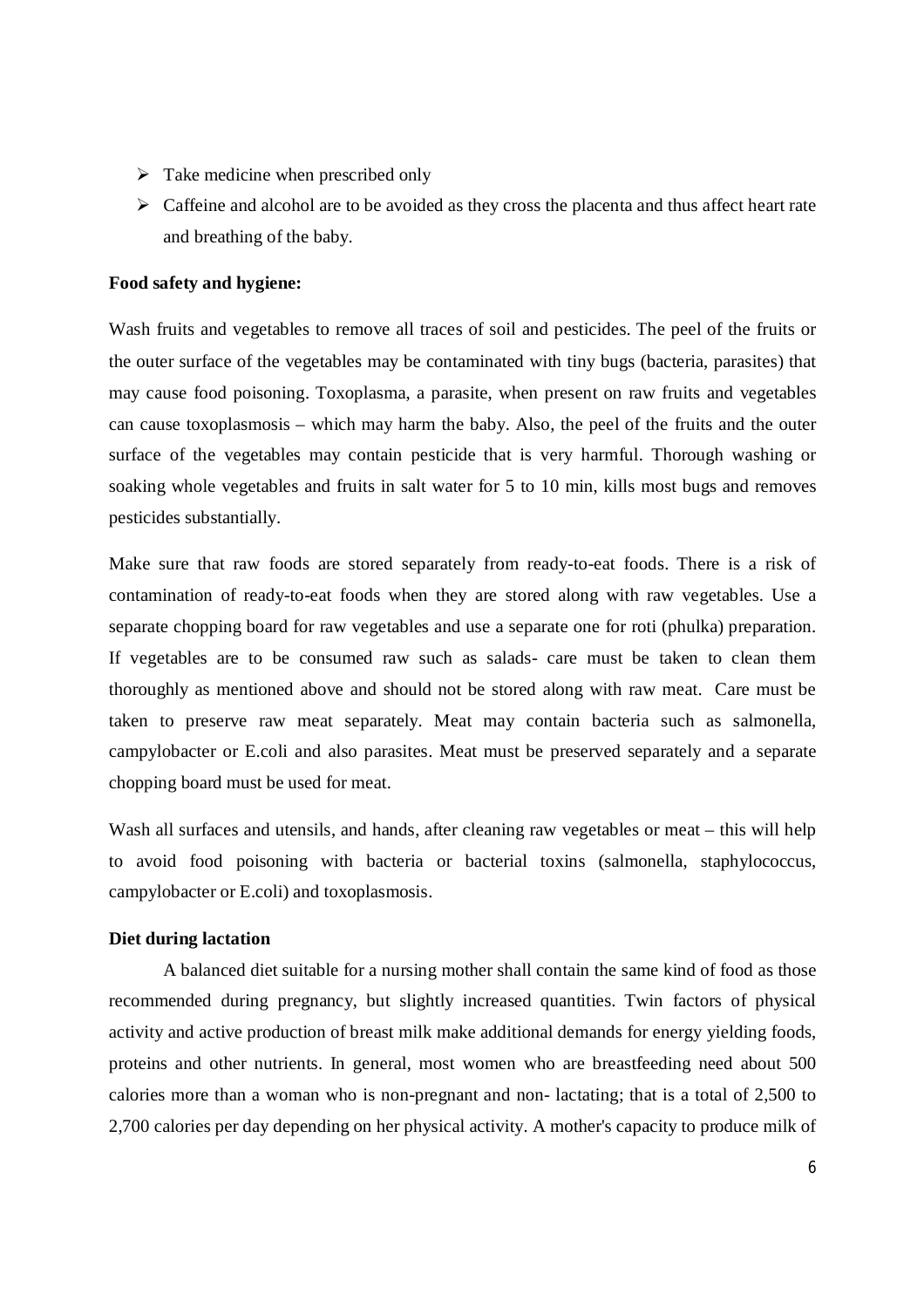sufficient quantity and quality to support infant growth is resilient and remarkably resistant to nutritional deprivation, however, milk production normally affects maternal body composition and nutritional status, and lactating women have increased nutrient demands. In rare situations, such as a mother with a new diagnosis of breast cancer or who has been tested positive for the human immunodeficiency virus (HIV), should discuss their infant feeding plans with their health care provider.

| Food                    | Food stuff           | Vegetarian | Calories | Protein                   | Non-        | Calories | Protein |
|-------------------------|----------------------|------------|----------|---------------------------|-------------|----------|---------|
| group                   |                      |            | (energy) | mg/dl                     | Vegetarian  | energy   | mg/dl   |
| $\mathbf I$             | Rice, wheat          | 330 grams  | 1138     | 32.34                     | 330 grams   | 1138     | 32.34   |
|                         | and millets          |            |          |                           |             |          |         |
|                         | Oil ghee,<br>butter  | 30 grams   | 270      | nil                       | 30 grams    | 270      | nil     |
|                         | Sugar and<br>jaggery | 20 grams   | 78       | nil                       | 20 grams    | 78       | nil     |
|                         |                      |            |          |                           |             |          |         |
| $\mathbf{I}$            | Milk and             | 500 grams  | 335      | 16                        | 500 grams   | 335      | 16      |
|                         | curd                 |            |          |                           |             |          |         |
|                         | Pulses,              | 90 grams   | 357.75   | 20.14                     | 60 grams    | 224      | 14.0    |
|                         | dried beans          |            |          |                           |             |          |         |
|                         | Meat, fish,          | ----       | nil      | nil                       | 30 grams or | 29.1     | 5.0     |
|                         | egg                  |            |          |                           | 1egg        |          |         |
|                         |                      |            |          |                           |             |          |         |
| $\rm III$               | Fruits               | 200 grams  | 232      | 1.44                      | 200 grams   | 232      | 1.44    |
|                         | Greens               | 350 grams  | 175      | 9.8                       | 350 grams   | 175      | 9.8     |
|                         | leafy                |            |          |                           |             |          |         |
|                         | vegetables           |            |          |                           |             |          |         |
|                         | Other                | 130 grams  | 52       | 2.34                      | 130 grams   | 52       | 2.34    |
|                         | vegetables           |            |          |                           |             |          |         |
|                         | Roots and            | 120 grams  | 116      | 1.8                       | 120 grams   | 116      | 1.8     |
|                         | tubers               |            |          |                           |             |          |         |
| Total calories $= 2754$ |                      |            | 83.86    | Total calories = $2649.1$ |             | 82.38    |         |

## RECOMMENDED DIET FOR A LACTATING WOMEN